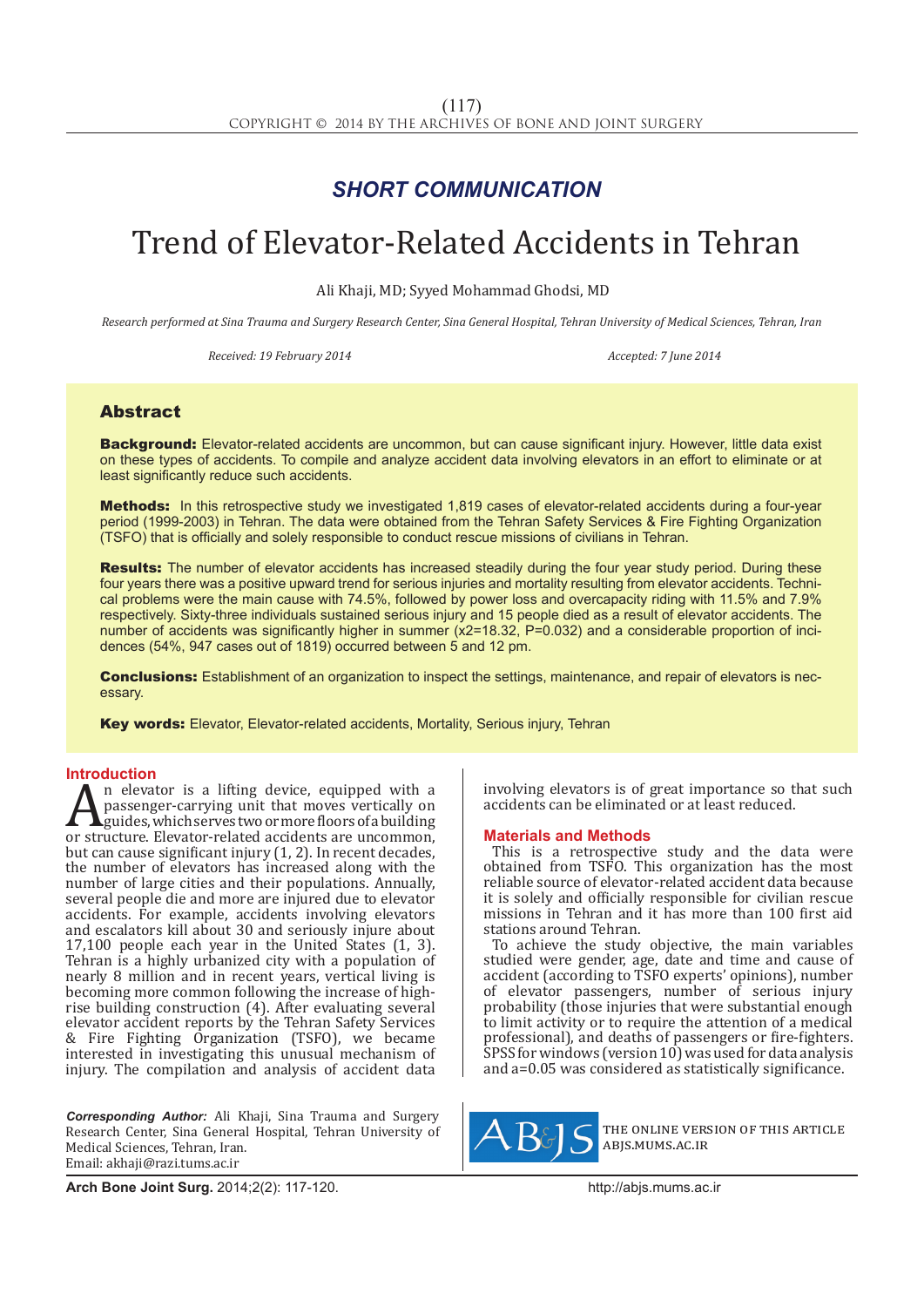THE ARCHIVES OF BONE AND JOINT SURGERY. ABJS.MUMS.AC.IR ELEVATOR RELATED ACCIDENTS IN TEHRAN VOLUME 2. NUMBER 2. JUNE 2014



**Figure 1. Trend of elevator-related accidents in Tehran between March 1999 and 2003.**

#### **Results**

During these four years (21 March 1999 to 20 March 2003), TSFO received reports of 1,819 accidents involving elevators in Tehran that involved 3661 people. The sample comprised of 2,254 (61.5%) males and 1,409 (38.5%) females and males outnumbered females in all age groups, with the male to female ratio of 1.6 to 1. Also, nearly 57% of the people involved in an elevator accident were less than 30 years old. The reports have also shown an upward trend in the number of elevator accidents, which has increased steadily since 1999 (Figure 1). The mean number of elevator passengers was 2.01 (range: 1-8). Number of serious injuries and mortality resulting from elevator accidents has also shown a positive upward trend during the four year study period (Figure 2). Overall, 63 individuals sustained serious injury (Figure 2). From them, 10 (15.9%) were females and 53 (84.1%) were males. Furthermore, during the study period, 15 people died as a result of elevator accidents, among them  $11$  (63.3%) were males and four (26.7%) were females (Figure 2). The main cause of elevator accidents was due to technical problems with 1311 reported accidents (72.1%), followed by power loss with 209 (11.5%) and overcapacity riding of passengers with 144 (7.9%) (Figure 3). Other causes comprise 5.2 % (95/1819) of reported accidents and the cause in 60 (3.3%) reports was unknown. The mean time of the dispatch-beginning-to-scene-arrival interval of firefighting crews was 20 minutes. In 16.9% (307/3661) of accidents, untrained, and unauthorized personnel tried to intervene before the arrival of fire-fighting crews. For nearly 48.2% (148/307) of these attempts, the situation became worst following their intervention. Tehran consists of 22 municipal districts. Twenty percent of these incidents happened in the sixth district, which has the majority of public buildings and government offices. Moreover, the number of accidents was significantly higher in summer (x2=18.32, P=0.032), a considerable proportion of accidents (54%, 947/1819) occurred between 5 pm and 12 pm, and these types of accidents mostly occurred on Sunday and Tuesday (16%).

#### **Discussion**

Our results have shown a significant positive upward trend of elevator accidents, from 271 incidents in the first year to 689 in the fourth, contrary to reports. According to other reports (from North America) the number of accidents related to elevators in operation has remained



**Figure 2. Number of mortality and serious injury due to elevator-related accidents in Tehran between March 1999 and 2003.**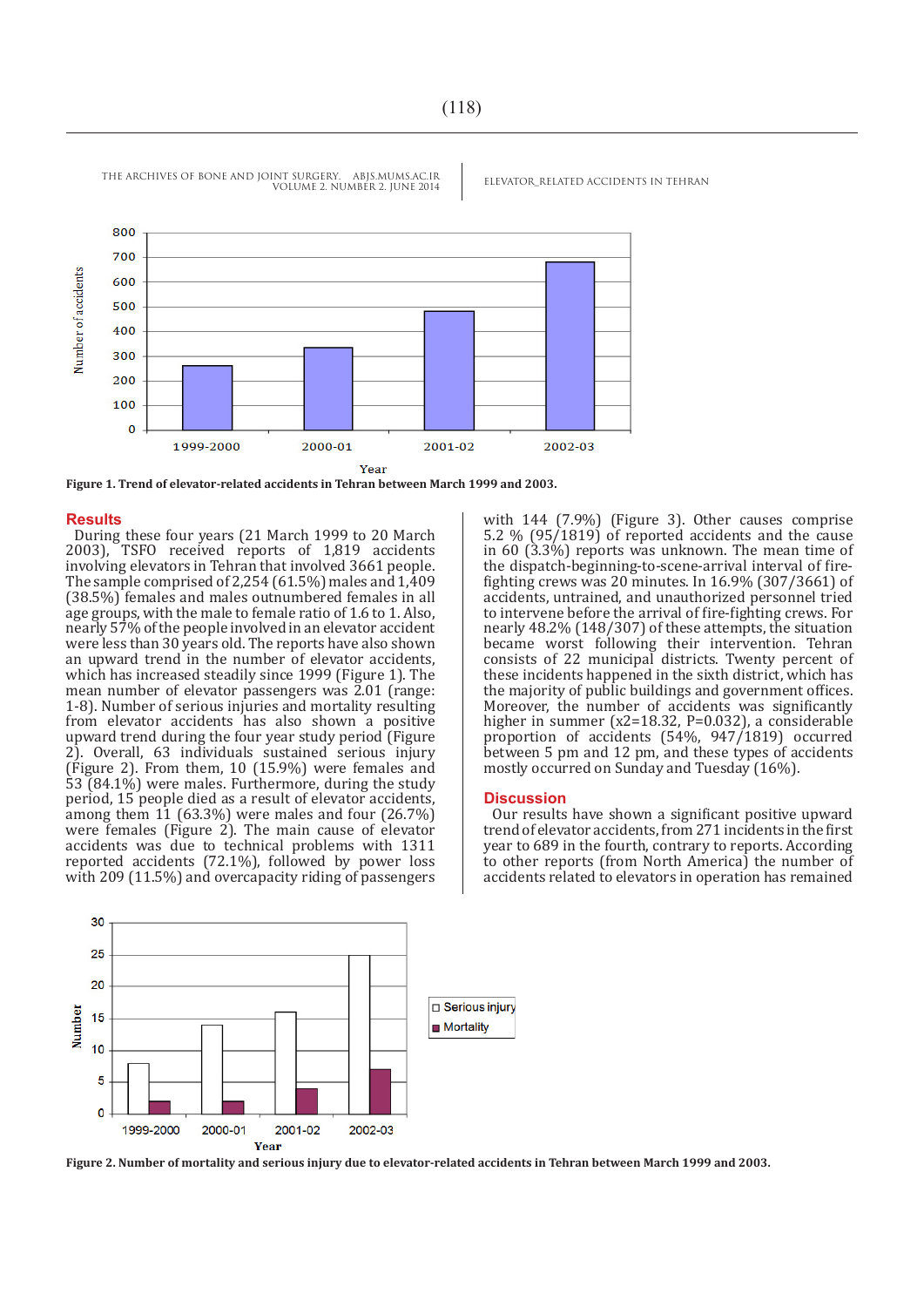THE ARCHIVES OF BONE AND JOINT SURGERY. ABJS.MUMS.AC.IR ELEVATOR\_RELATED ACCIDENTS IN TEHRAN VOLUME 2. NUMBER 2. JUNE 2014



Cause

**Figure 3. The causes of elevator-related accidents in Tehran between March 1999 and 2003.**

relatively stable over recent years in relation to the increase in the number of elevators (5).

In an annual report of Technical Standards & Safety Authority (TSSA) the cause of 61% of all elevator accidents reported in 2002 (99 out of 162) was attributed to factors related to device maintenance inadequacies and/or device malfunctioning (5). Less than one-third (31%, or 51 out of 162 accidents) was attributable to passenger-related factors. Magnus reviewed the reports of elevator-related accidents during a 23-year period (1975-1998) and shown that the main cause for elevator accidents was the absence of a car door, preceded by falling into the elevator shaft (6). According to data provided by the U.S. Bureau of Labor Statistics and the Consumer Product Safety Commission, the two major causes of death in elevator/escalator accidents were falls and being caught in/between moving parts of elevators/ escalators (7,8). In our study technical problems (device malfunction or poor maintenance) with 74.5% was the main cause of elevator accidents. The reason might be attributed to the circumstance of elevator maintenance and construction. Many of the elevators in use in Iran have been imported from European, North American or Asian companies. Unfortunately, the spare parts that are used for elevator repair or maintenance are sometimes acquired from companies different from the original manufacturers. Furthermore, some of the elevators in use are assembled in our country; meanwhile their parts are obtained from different companies. Consequently, the parts may not match and eventually may lead to technical problems and accidents. So, considering this issue, the spare parts of imported or domestically assembled elevators must be obtained from the main manufactures in order to prevent malfunctioning problems that can lead to elevator –related accidents. In addition, periodic inspections of operating elevators can also prevent these types of accidents.

Power loss (11.5%) was the second cause of elevator accidents in our study. Using emergency generators is the best option to reduce incidences resulting from power loss. Finally, in relation to elevator accidents

due to carrying more passengers than capacity allows (7.9%), education programs for people could be the main method to prevent accidents.

Unfortunately, in Iran there is not a special organization to handle and investigate elevator accidents. So, if injuries or death occurs due to elevator accidents, determining responsible is impossible. Perhaps building managers/owners, service companies, manufactures and so on could be held responsible, but in absence of regular inspections, it is difficult to determine actual responsibility. Hence, the establishment of an organization to inspect the settings, maintenance, and repair of elevators also seems to be necessary.

The first step to prevent further elevator accidents is the establishment of an organization that includes necessary specialists to inspect elevator settings, maintenance, and repairs. This organization should implement a periodic inspection program, in which factors such as device history, equipment utilization and spare parts are investigated. Moreover, spare parts must be obtained from the original manufacturers. Also, educational programs could improve the safety habits of passengers and in case of actual accidents, the intervention of untrained and unauthorized personnel is dangerous and must be discouraged and prevented. Finally, other safety policies that should be enforced are requiring emergency generators for buildings with elevators.

Ali Khaji MD Syyed Mohammad Ghodsi MD Sina Trauma and Surgery Research Center, Sina General

Hospital, Tehran University of Medical Sciences, Tehran, Iran